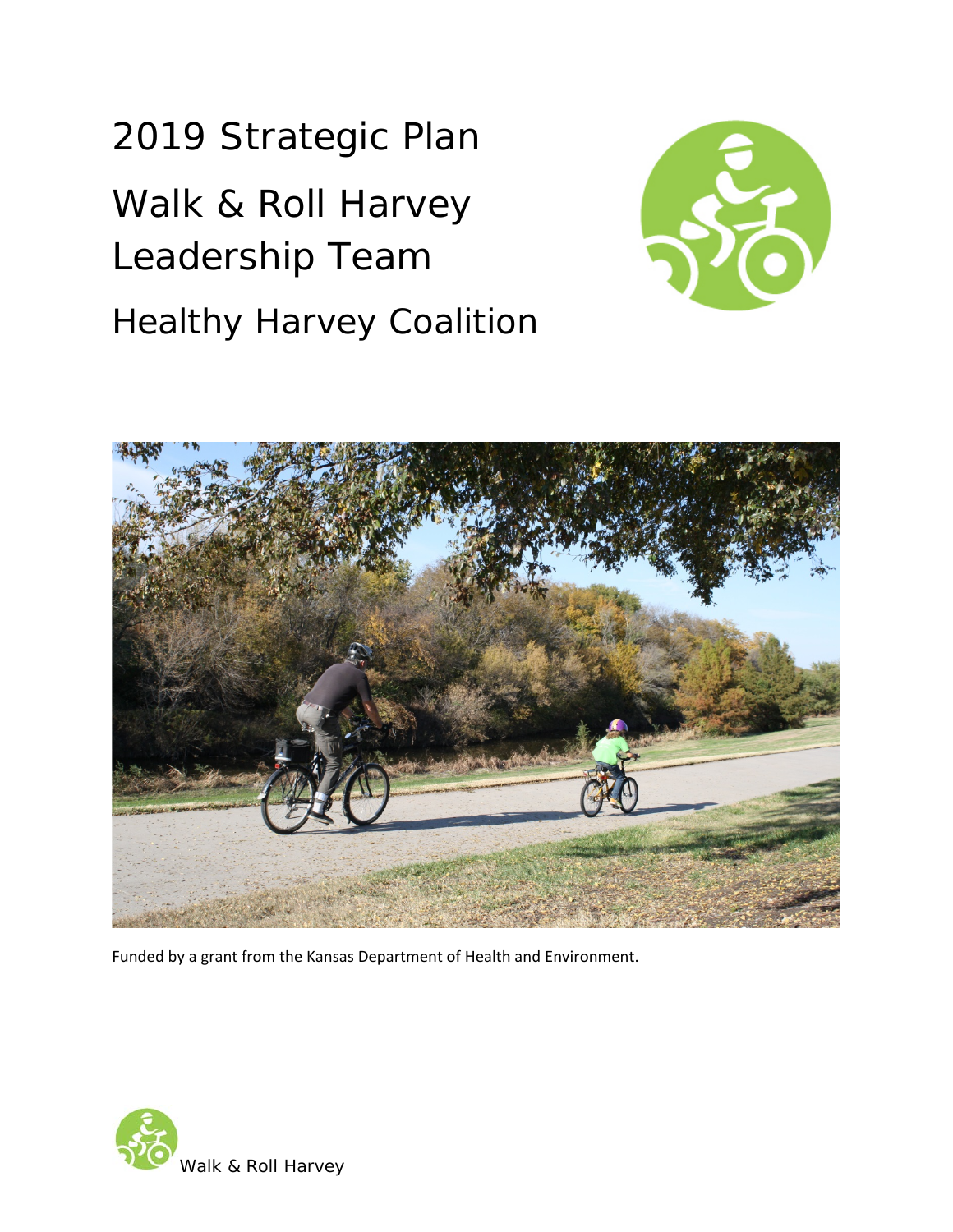#### **Vision**

A Healthier Harvey County

### **Mission**

Working together to improve the health, safety, and success of all people in Harvey County.

#### **Purpose**

To promote bicycling, walking, and active lifestyles in Harvey County.

### **Structure**



Mission: Working together to improve the health, safety, and success of all people in Harvey County

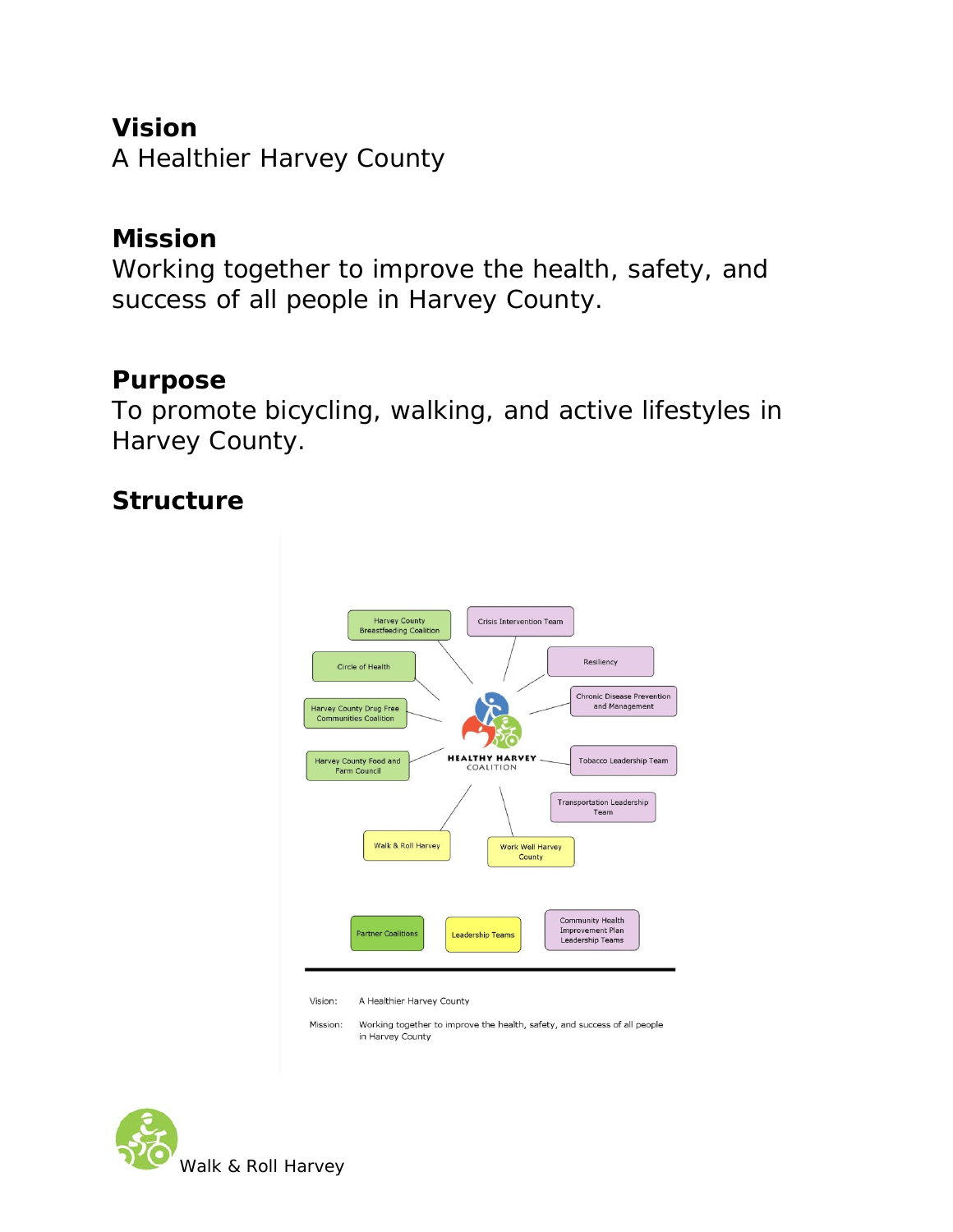## **Strategy One – External Communications**

- 1. Communication with elected officials, city/county staff, planning commission members, etc.
	- a. Develop at least one relationship in each community
	- b. Regular contact with focus on planning commissions
	- c. "Old 81 Route" between Hesston and Newton/North Newton
	- d. Regular update to each city council/commission per year
- 2. The team will secure new contacts and email addresses on an ongoing basis
- 3. The team will identify one 'champion' in each community
- 4. Tell our story to the larger community and show cycling and walking as a viable transportation option
	- a. Letters to media
	- b. 3 or more listening meetings
	- c. Promote via social media
	- d. Capture powerful stories from cyclists
	- e. Community events such as Open Streets
- 5. Complete strategic plan
	- a. To be updated in in January 2021

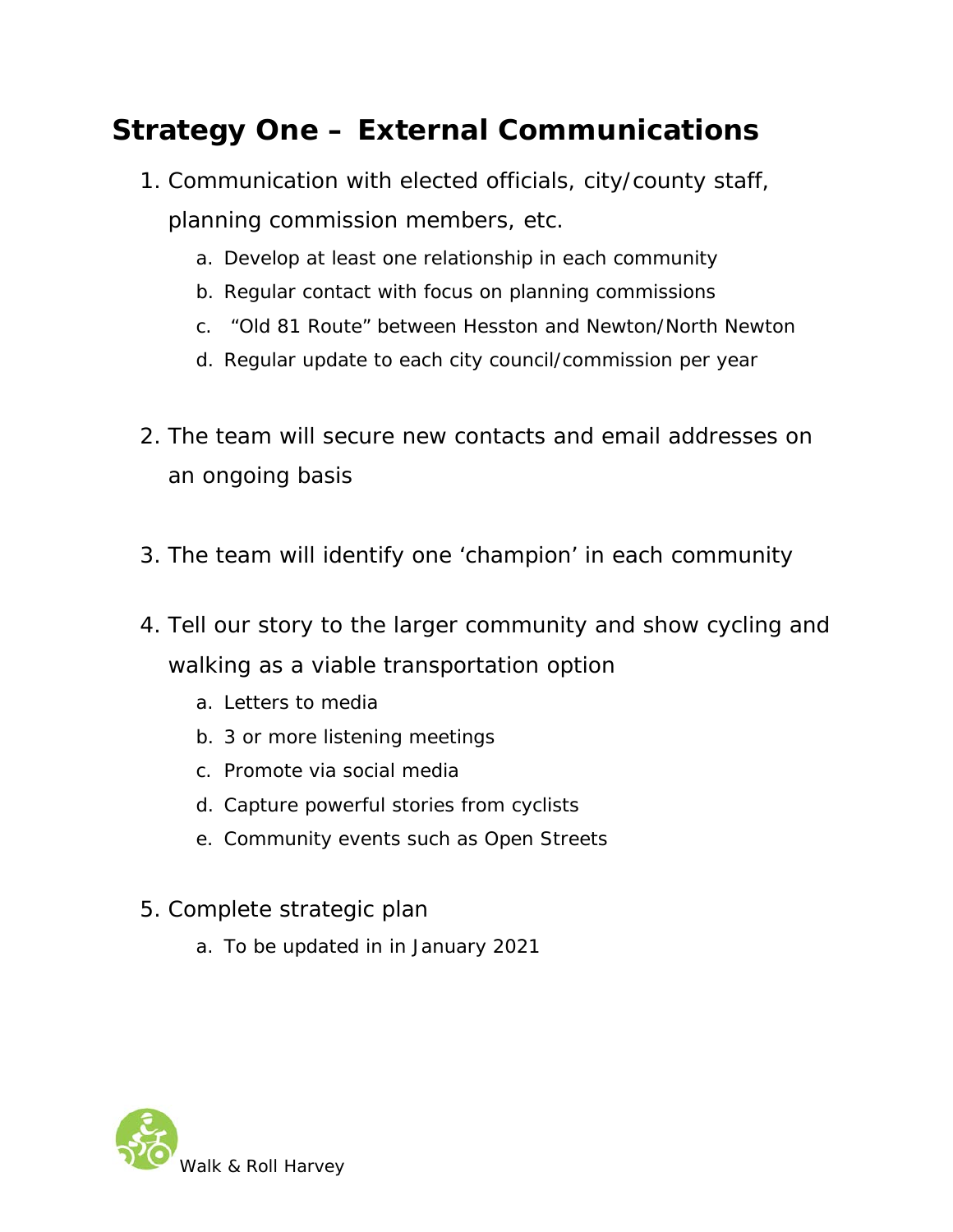## **Strategy Two - Internal Communications**

- 1. Communication Calendar
	- a. Online and annual update in January
	- b. Reminder/alert system
- 2. WRH Leadership Team will have contact information for members
- 3. Team will develop a list serve
- 4. A "talking points" list will be developed
	- a. Assignments to present talking points to other groups in the County
- 5. Completed Strategic Plan
	- a. To be updated in January 2021

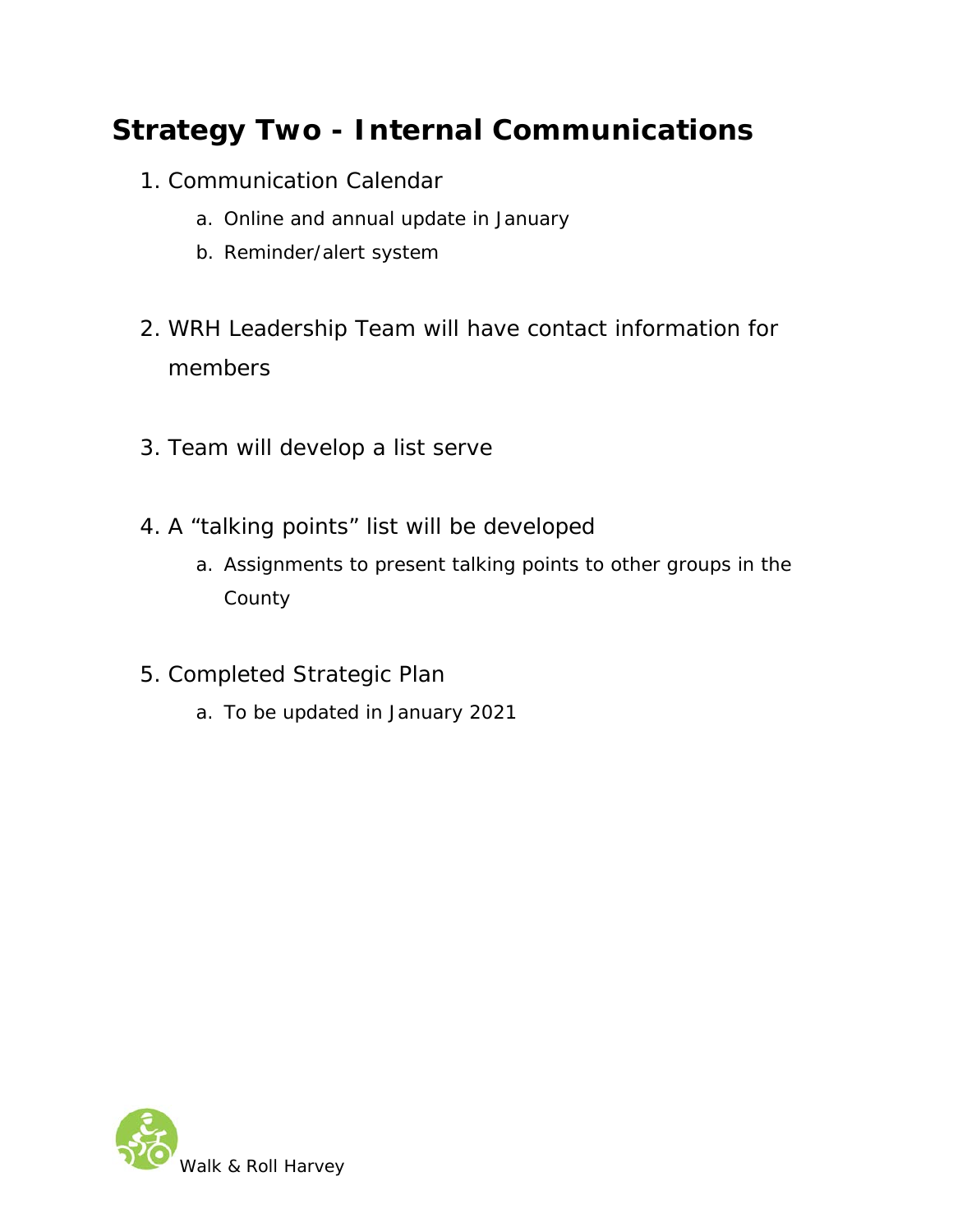# **Strategy Three – Education and Safety**

- 1. Pedestrian and bicycle education in elementary schools
- 2. Pedestrian and bicycle education for driver's education and defensive driver programs
- 3. Helmets
	- a. Develop strategy and partners for purchase of bicycle helmets
	- b. Develop strategy for distribution of helmets to at-need youth and families
- 4. Communication Internal and External Tie-in